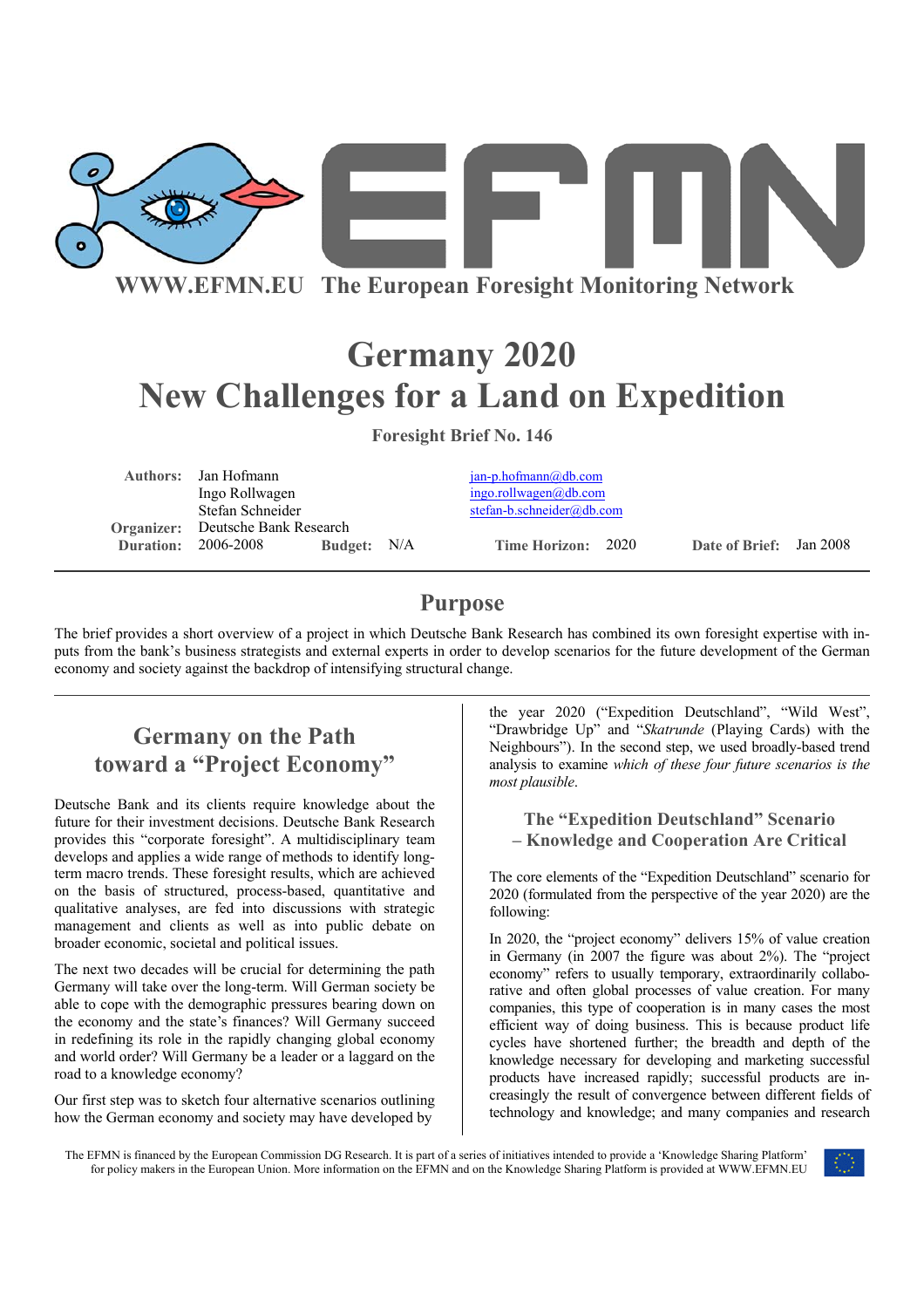institutes are even more strongly specialised in 2020 than they were in 2007.

Consequently companies collaborate ever more frequently on joint projects, often in the form of legally and organisationally independent project companies. They delegate specialised employees or parts of their organisation to these projects, invest capital or put their knowledge and networks at their disposal. In this way, companies can respond flexibly to the considerably higher demands on knowledge and rapidity in the global markets while sharing the costs and risks. This is often – but by no means always – their key to success: in 2020, too, collaboration generates considerable personal and strategic tensions. Factors that help to reduce the frictions on the technical side are mature, highly standardised information technologies.

The project economy is closely intertwined with the traditional way of doing business. In 2020, many companies are continuing to go it alone with the market launch of their products. Often, though, these same companies cooperate in other markets – for instance the innovation-intensive ones – by taking the project economy approach. Germany's small and mediumsized enterprises (SMEs) benefit in particular from the project economy. SMEs can use their advantages of specialisation and organisational flexibility – and are additionally boosted by a renewed surge in start-up activity.

Open innovation processes helped to conquer new markets. In 2020, Germany has caught up with its competitors in markets for cutting-edge technology and knowledge-intensive services. Today, innovation is Germany's core competence, with "Created in Germany" often being first choice, especially in Asia and the Middle East. Some of the main reasons for this success are collaborative innovation as well as intelligent sharing and exchange of knowledge and intellectual property. A project-economy approach to work has proved efficient especially in the early innovative and thus particularly knowledgeintensive phases of value creation. Moreover, many German corporations (and their local and international project companies) have benefited over the past few years from having more closely integrated the generation of "sovereign customers" into their processes. These customers are well networked via interactive forums and have up-to-date knowledge of prices and qualities in the areas that interest them.

By contrast, many business investments in long-term research and development will have fallen by the wayside by 2020. They are often poorly adapted to the more short-lived valueadded patterns of today.

Knowledge is traded in efficient markets in 2020. Knowledge about customers, markets and many other topics is valued and traded much more efficiently today than back in 2007. The operators of such knowledge-based services are flourishing. Intellectual property has become a commonly used asset class: investors may choose from a broad spectrum of topic-oriented patent funds, copyright securitisations etc. Moreover, intellectual capital has swung into the focus of company valuations: the capital market now takes interest not only in a company's traditional balance sheet ratios but also its research efficiency, education and training budget, and cooperation ratings.

The young and seasoned minds that house this intellectual capital benefit from efficient learning markets in 2020. Private operators of learning services prosper. Also, the public universities and other educational facilities have become more efficient following a wave of consolidation. Furthermore, they are more strongly involved in the market for modular education and training.

#### **From Direct Regulation to Co-regulation**

Government reduces its intervention and there is more coregulation. Co-regulation closely integrates citizens and companies. On the one hand, legitimation problems have motivated the state and still tight fiscal constraints have compelled it to cede part of its mandate to others. On the other, the regulatory issues have become increasingly complex. More than ever before, the state needs to tap the knowledge of citizens and companies to be able to set suitable framework conditions.

Regulatory regimes that emerge in this way are more intelligently geared to the needs of business and society. They are more transparent for people and companies alike and ease the struggle into new markets. In general though the state's abandonment of parts of its mandate has resulted in social transfers now coming with strings attached. In addition, more and more social services (e.g. long-term care) are organised on a private basis. Germany has become a "stakeholder society" based on reciprocal action.

### **Successful New Middle Class – Low Earners Lose Out**

A new middle class emerges in German society by 2020, but the lower periphery falls behind. The middle class celebrates its comeback. The new opportunities for upward social mobility and the higher risk of social decline, both being the consequence of increasingly global and volatile value creation, have clearly shown the middle class the value of knowledge. Many Germans with a mid-range income therefore invest heavily in education – and thus gain qualifications for the demanding, but at the same time well-paying jobs in the project economy.

Well-educated older people also benefit as they are intelligently integrated in the working world in 2020. By contrast, low earners have only limited access to the new learning markets, and young and old alike often have to fear for their livelihoods. International competition has an even more incisive impact on this group than on others. Many low earners are compelled to organise themselves in self-help networks and many have lost their faith in politicians.

### **Globalisation, Diversification in Energy Supply and Digitisation Are Other Key Trends**

These elements, however, are interrelated with three other aspects of structural change which are already well under way and which, in our view, have rather trend-like characteristics.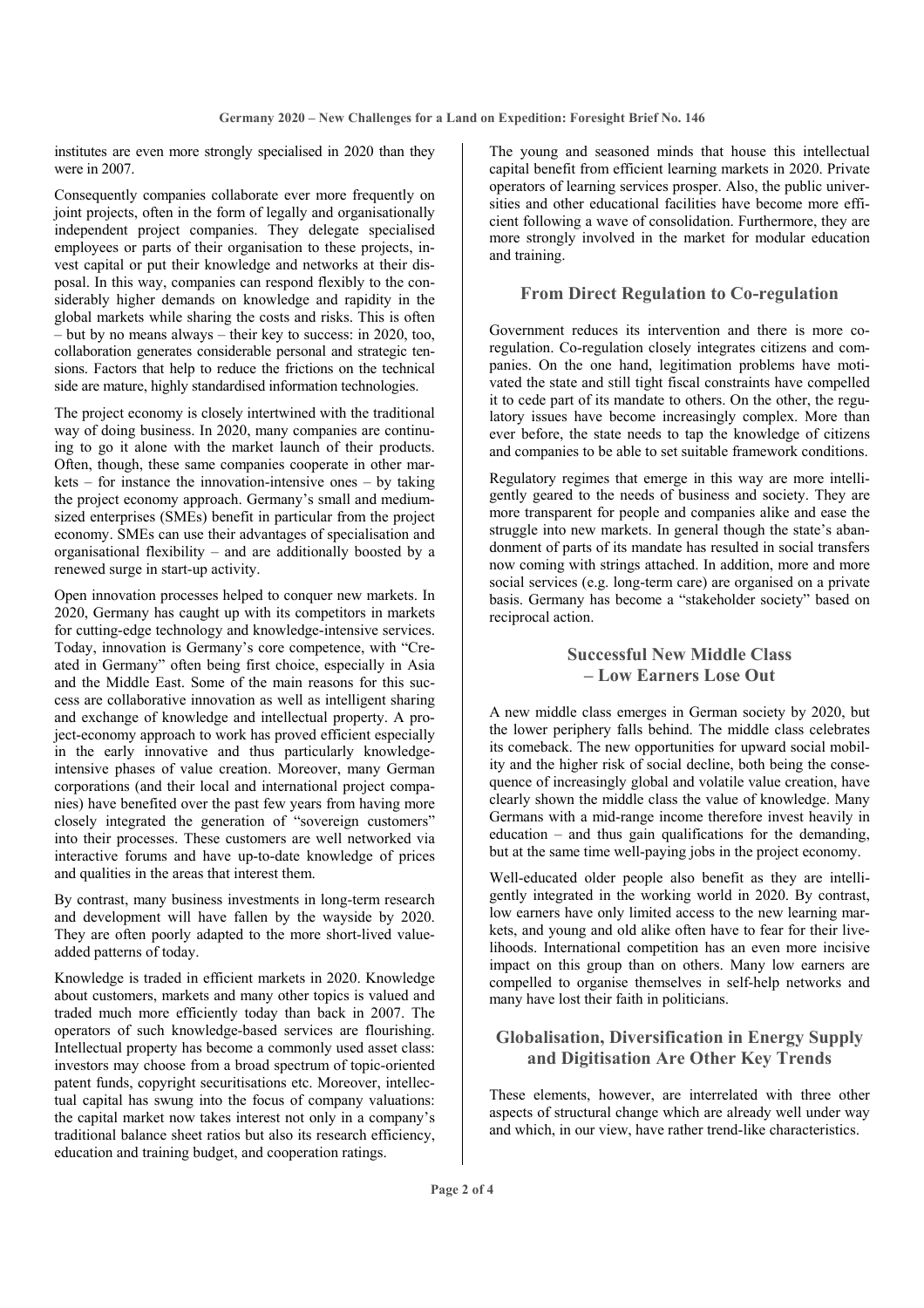- ― *Globalisation leads to new centres of gravity in the international value creation chain.*
- ― *Energy supply shows a broader mix and decentralised production.*
- ― *Digitisation enables networked goods flows in the new Internet.*

Given the structural changes outlined here on the way to "Expedition Deutschland", we expect Germany's gross domestic product to grow at an average rate of 1.5% per year up to 2020. From a 2007 perspective, these changes will pave the way to extraordinary opportunities for business, society and politics, but also harbour substantial risks. Some key fields of action for business include, for instance, a structured analysis of collaboration options, a more systematic assessment of intangible investments, broader acceptance of new forms of education and training, and an increase in life-long learning activities.

### **Innovative Methodology to Deal with High Complexity in Scenario Analysis**

The guiding question for our scenario analysis is *how will structural change have affected the German economy by the year 2020?* In order to answer this question, we applied a methodology based on a simple scenario approach. Normally, one identifies the two key drivers to build a "scenario matrix". Each field in the scenario matrix represents a different combination of attributes (high/high, high/low etc.) of these two drivers, and one scenario is developed from each of their respective interactions (see Figure 1, for an overview of the different elements of our scenario analysis see box on page 4). In addition to these drivers, whose future development is uncertain, there are a number of trend-like drivers – whose future development is comparatively predictable (in the following they are referred to for short as "trends") – which impact on all four scenarios. These trends show similar developments in all four scenarios. $1, 2$ 

But our scenario question is multi-faceted; the number of relevant drivers and trends is high. To cope with this complexity without losing too much information, we have advanced the above approach: we have aggregated drivers that are thematically related and whose development is correlated into "dynamics" (the trends, too, are aggregated into "trend-like dynamics", see the figure *Deriving scenarios by reducing complexity*). Instead of taking individual drivers, we build the scenario matrix *with the two key dynamics.* Further information and a discussion of the merits and drawbacks of this approach can be found at www.expeditiondeutschland.de/en.



#### **Fig. 1: Deriving scenarios by reducing complexity** in two aggregation steps

### **Concept of the "Most Plausible Scenario"**

Classic scenario analysis examines alternative future developments – but without highlighting any one of the depicted scenarios as the most probable scenario. For good reason since the scenario method does not in itself deliver any (or sufficient) indications as to which picture of the future is the most probable.

We are deliberately breaking with tradition of future research here: we identified a number of trends or trend-like dynamics that have an exceptionally strong influence and whose general future development can be predicted particularly reliably. They are driving Germany in the direction of one of our four scenarios and therefore make it particularly plausible. We refer to this scenario as the focus scenario and call it "Expedition Deutschland". These trends relate to developments in a broad spectrum of fields in business, society and politics as well as in science and technology. They partly reinforce each other, a factor that has further encouraged us to focus on this one scenario<sup>3</sup>

Our focus on this scenario should therefore not be seen as a normative statement: our message is not that we are placing this scenario in the spotlight because it is the "most desirable" one in our view. But, despite all the plausibility bonuses derived from our trend analysis in favour of this scenario over the other three, the following needs to be stressed:

l

<sup>1</sup> Nonetheless, through interaction with the other drivers, the trends can develop or impact slightly differently or at a different pace in each scenario.

In the scenario method these drivers are often referred to as "determinants" and the trends as "premises".

<sup>3</sup> We have systematically analysed the interactions between many of these trends in the earlier project "Global Growth Centres 2020" (see Bergheim, Stefan (2005), loc. cit.).